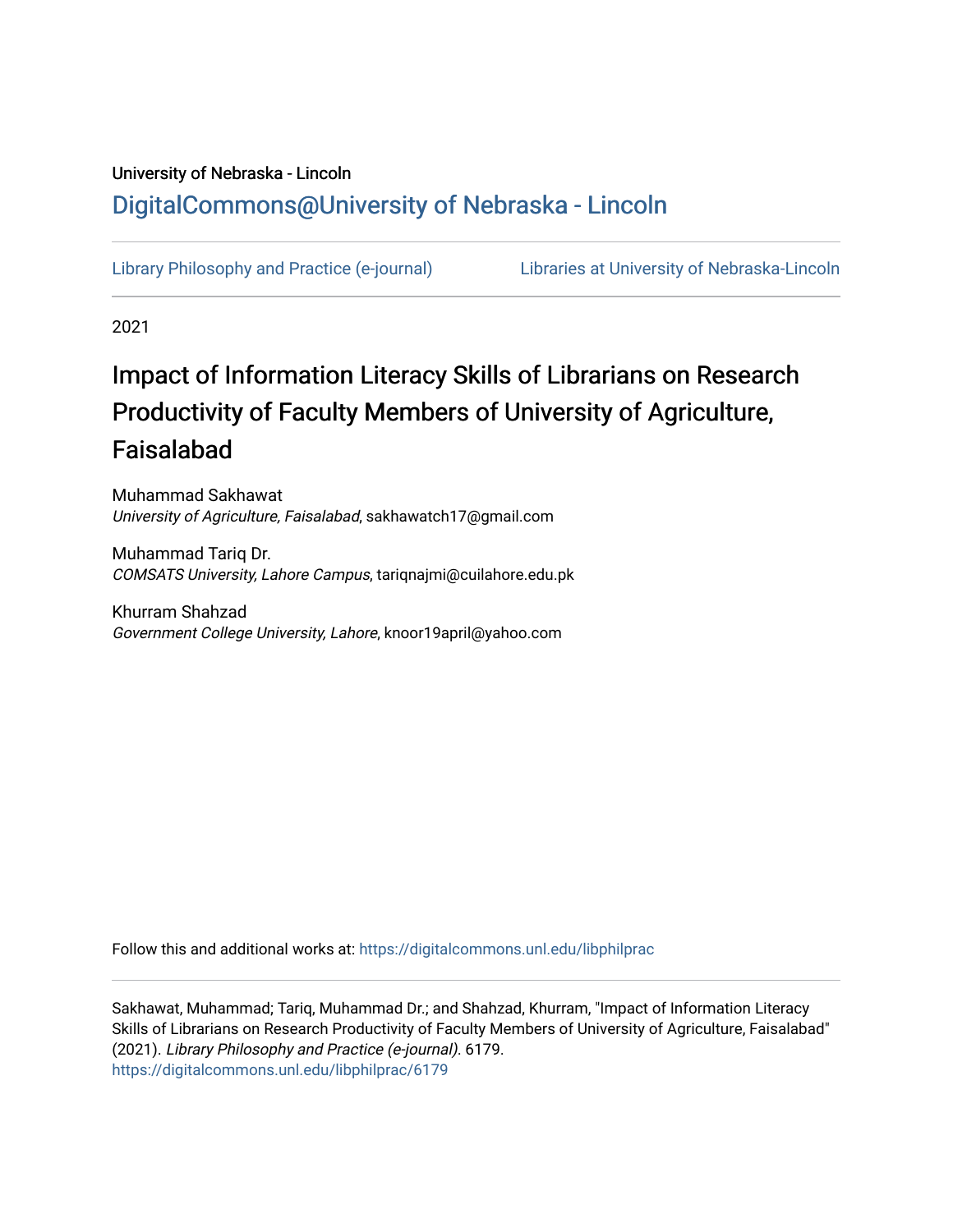# **Impact of Information Literacy Skills of Librarians on Research Productivity of Faculty Members of University of Agriculture, Faisalabad**

**1) Muhammad Sakhawat,** Librarian, University of Agriculture, Faisalabad E-mail: [sakhawatch17@gmail.com](mailto:sakhawatch17@gmail.com)

**2) Dr. Muhammad Tariq,** In-charge, Library Information Services, COMSATS University, Lahore Campus E-mail: [tariqnajmi@cuilahore.edu.pk](mailto:tariqnajmi@cuilahore.edu.pk)

**3) Khurram Shahzad,** Librarian, Government College University Lahore, Pakistan E-mail: [knoor19april@yahoo.com](mailto:knoor19april@yahoo.com)

# **Abstract:**

This study has investigated the impact of Information Literacy Skills of Librarians to enhance the research productivity of Faculty Members of the University of Agriculture Faisalabad, Punjab, Pakistan. The main goal of the study was to measure the levels of Information Literacy of faculty members and professional librarians of the university, to investigate the programs offered by library staff of the university, and to explore the role of Librarians' Information Literacy skills for research productivity of faculty members in the university. To achieve the objectives of the study, the Sequential Explanatory design of Mix method approach was employed and questionnaire was distributed to every participant of the population of faculty members, and interviews were taken from the professional librarians by researchers to get an in-depth understanding related to the study. There are 07 major faculties in the university and 39 departments working under the umbrella of these 07 faculties and 579 teaching faculty members are working in these departments with various designations of Lecturers, Assistant Professors, Associate Professors, and Professors in the university, and there are 05 professional LIS degree holders staff in the main library of the university working there. The required sample size was 231 and all questionnaires were received from the faculty members. The response rate is 100%. Data were analyzed through SPSS 20 version. Findings of the study revealed that LIS professionals and faculty members have moderate levels of Information Literacy skills and they can improve their competencies in Information Literacy by adopting some training courses and seminars. The library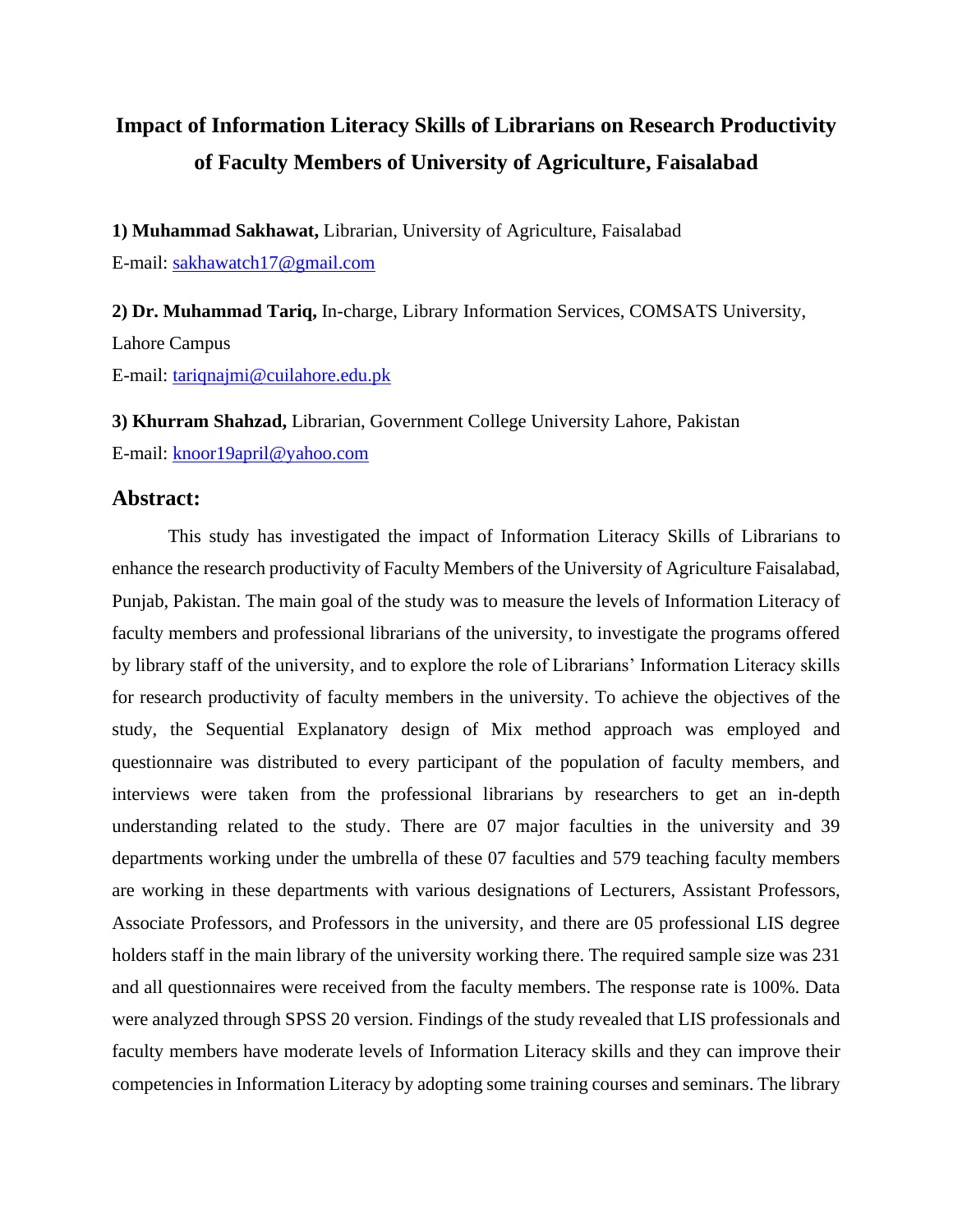staff conducts orientation sessions at the start of every year and the library has sufficient resources for faculty members and library staff is cooperative with the faculty members but the library staff does not conduct any trainings and workshops to improve the IL skills of faculty members.

**Keywords:** Information literacy; Information literacy skills; Impact of librarians; Faculty members, University of Agriculture.

## **Introduction:**

The practice of Information literacy (IL) is very popular in every field of education and every field of the learning environment and almost every discipline of life we need to learn more and more for our learning as well others. This made different groups, experts and bigger entities (ACRL, IFLA, UNESCO, etc.) have devised a variety of useful models and standards of information literacy (Johnston & Webber, 2003). Paul G. Zurkowski, the former president in the Association of Information Industry, United States of America was the first to coin the term "Information Literacy IL" in 1974 and referred it to the aptitude of the users to recognize the information hubs to satisfy the literary needs by deploying the related technologies. (Zurkowski, 1974). Nowadays, it is a digital world and a man can acquire all his required information on his computer table with the help of the Internet and a computer, therefore every person has the right to acquire, judge, analysis its required information to use it to create information and ideas and manipulating productively to get the desired objectives. "Information literacy empowers the people of every field of life to seek, evaluate, use and create information effectively to achieve the goals. It is a basic right of human right in a digital world and promotes social inclusion in all nations." (Hollander & Mar 2009).

Information is an important entity now a day, due to the current explosion of information in the present age, an information literate person, researcher, and faculty members need Information Literacy Skills to acquire their required authentic and reliable information from the bulk of raw information. The Agricultural faculty members are deal with every sort of information for their research publications their lectures preparations as well. The storing organizing and re-finding of information is an essential aspect that Agricultural teachers and researchers need to know. The Agricultural faculty members are themselves the information manager of their personal information. But at the same time, they get benefits from the IL skills of the librarians. The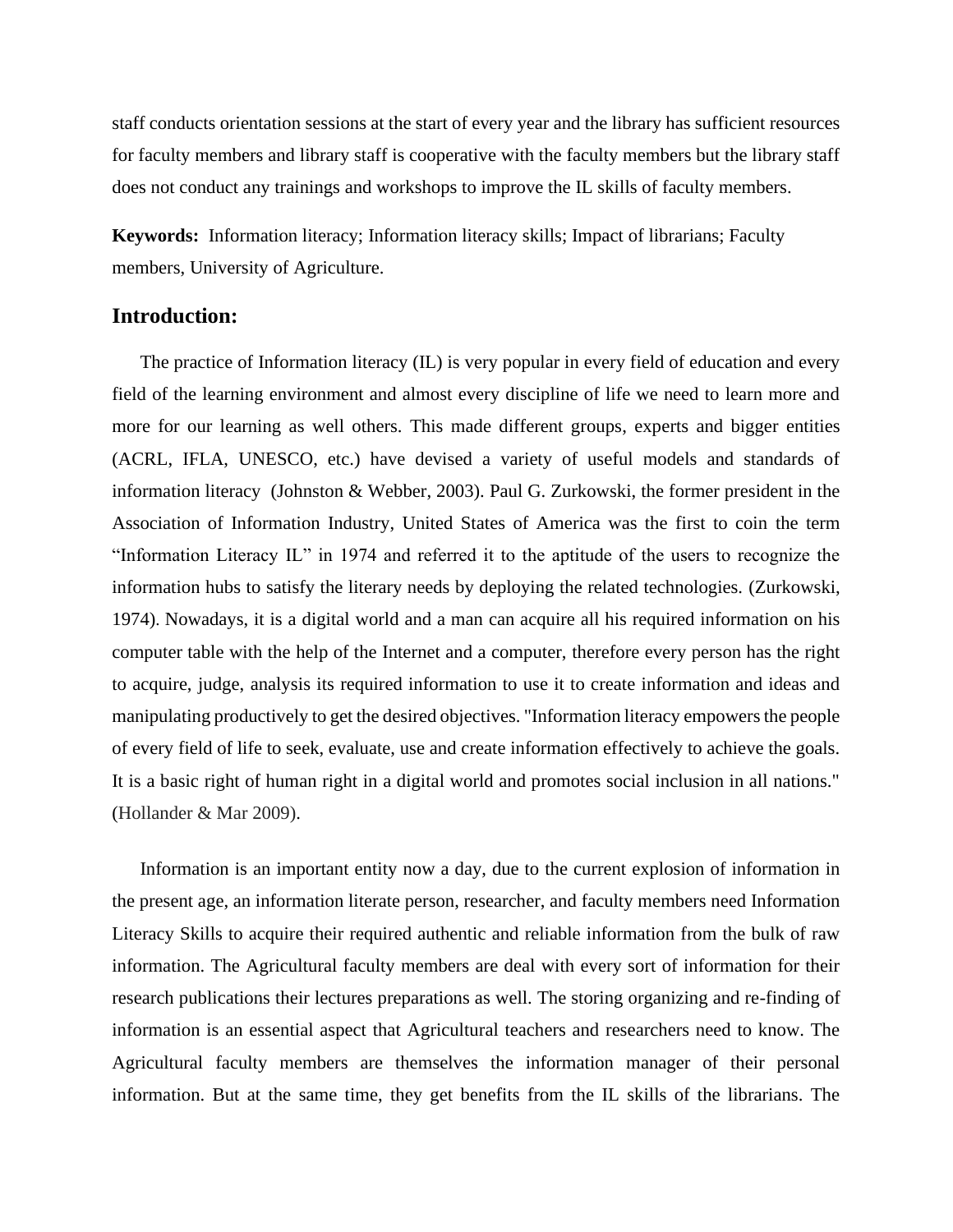librarians not only give research services to their faculty members but also arrange different programs to enhance the skills of Information Literacy of their respective staff members. Due to these programs the practices of IL Skills of librarians to the Agricultural faculty members getting good results in the shape of production of the research and improve their searching techniques during research work, but still, this is the high concern area of the local researchers which needs to be focused, so that after investigation Library services, conferences, training of Information Literacy skills and some other sessions of IL skills and Information literacy programs can turn more fruitful as an output. LIS Professionals can upgrade professional practice by the superior capability to recognize ILS requisites of Agricultural faculties and to propose and systematic provision of appropriately designed services for them.

Association of College and Research Libraries (2000) describes "information literacy as a set of abilities requiring individuals to recognize when information is needed and have the ability to locate, evaluate, and use effectively the needed information". A similar explanation for the IL definition was also given by American Library Association (2000). A study by Bruce (2004) showed the role of IL and its importance towards society: "Information Literacy skills learning is required to every field of life which can transform the information society of today into the learned society of tomorrow". There are various sources available in a variety of formats, for information seekers to approach them as per their ease as electronic/ printed (books, journals newspapers, magazines, newspapers), internet and on various channels. The teachers, experts, colleagues, friends, parents, and class fellows are also well sources of information for an information seeker. It is necessary for an information seeker to be able for selecting an appropriate and substantial source of information and must critically evaluated and communicate for its best use.

## **Statement of the Problem**

The librarians and libraries in universities are the hub of knowledge and wisdom not only for their students but also for their faculty members as they fulfill their study and research needs in a well-directed way but at the same time, the librarians are still expected to do more for researchers and faculty staff at different levels and in variable research aspects. However, despite the required services rendered by the library professionals, a great number of faculty members still believe to find more services in research studies. Therefore, the IL skills of librarians play a very vibrant part to fulfill the study and research needs of their staff in a quick period (Klain Gabby &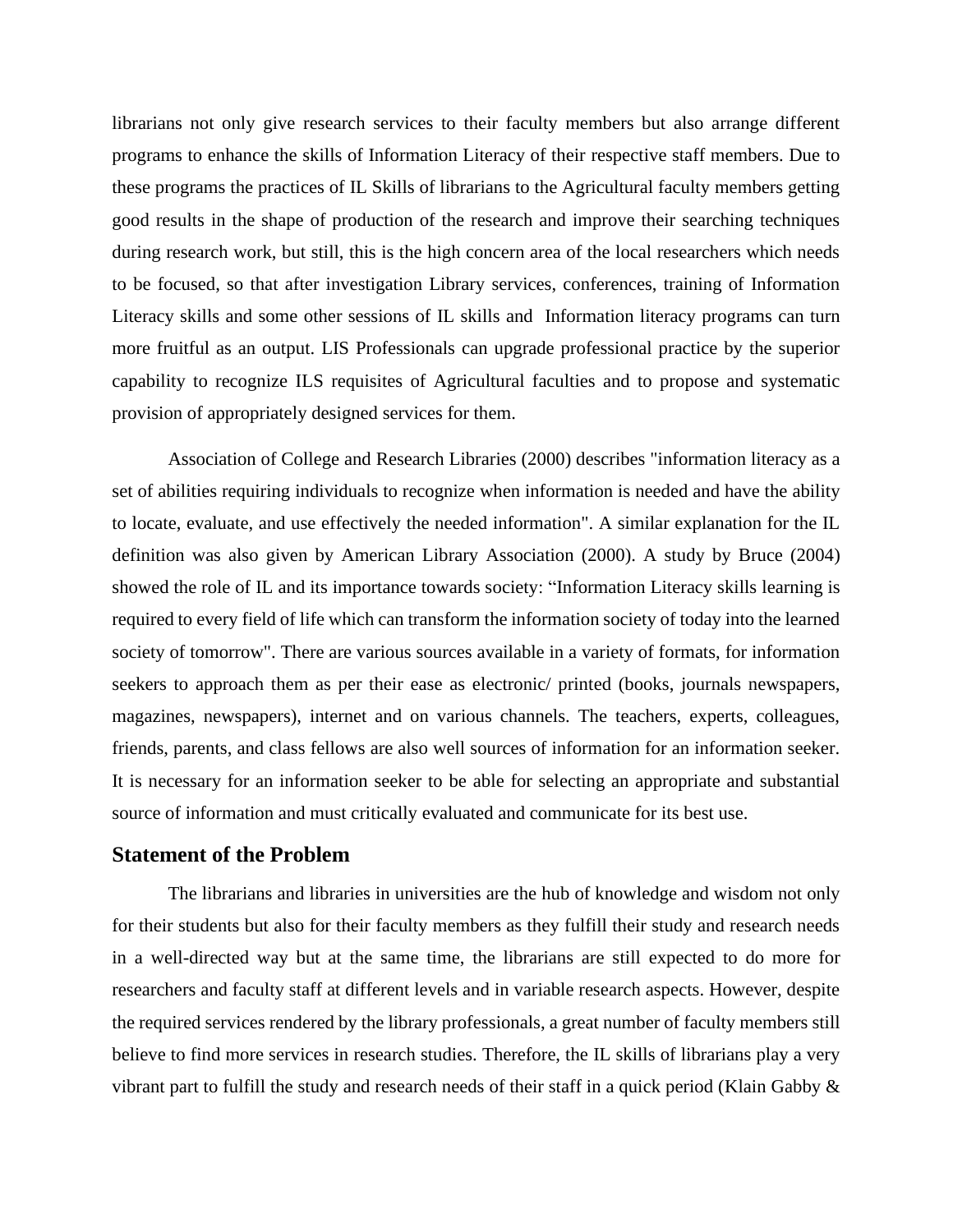Shoham, 2017). Several published studies on IL are available in literature but in Pakistan, no one deeply investigated the particular importance of the active key role of IL skills of librarians on enhanced productive research imparted by faculty members of the Agriculture University field. Researchers selected the field of agriculture for their research because in Pakistan the field of Agriculture is the backbone of our country and the outcome of this research can be beneficial for improved food security of the country.

## **Review of Relevant Literature:**

The term Information Literacy carries the same comprehension as that of user education and trends in using libraries and it has attained expansion due to fast-tracked advances in digital technologies to satisfy the ever-increasing number of users and the information of their interest should reach through capable information professionals. This was required in response to prerequisites of the knowledge economy for community-serving medical practitioners (Andretta, 2005). According to various scholars and professionals IL can be viewed as "acquiring models of information systems, a set of skills, a combination of IT and information skills, learning skills, a process and way of learning, way of experiencing information use and information behavior" (Bruce, 1997). Different researchers, Scholars, and various organizations in the whole part of the world defined Information Literacy preeminently, But it has been observed that there vigorous attempts most of the time are made in and academic educational settings (Campbell, 2008). Zurkowski (1974) is recognized as the one who used the term "Information Literacy" first and after two years in 1976, Burchinal is reported to have stated that people should be equipped with emerging innovative skills to become information literate. Such skills include learning the art of locating and manipulating information with good proficiency to resolve confronting issues and making reliable decisions.

UNESCO (2005) comprehends information literacy as "encompasses knowledge of one's information concerns and needs, and the ability to identify, locate, evaluate, organize and effectively create, use and communicate information to address issues or problems at hand; it is a prerequisite for participating effectively in the Information Society and is part of the basic human right of lifelong learning." Currently, the education sector has recognized information literacy as a vital constituent. With the diversity increase in every field at different levels, a needful advancement in technology appeared that played a supportive role to refine information through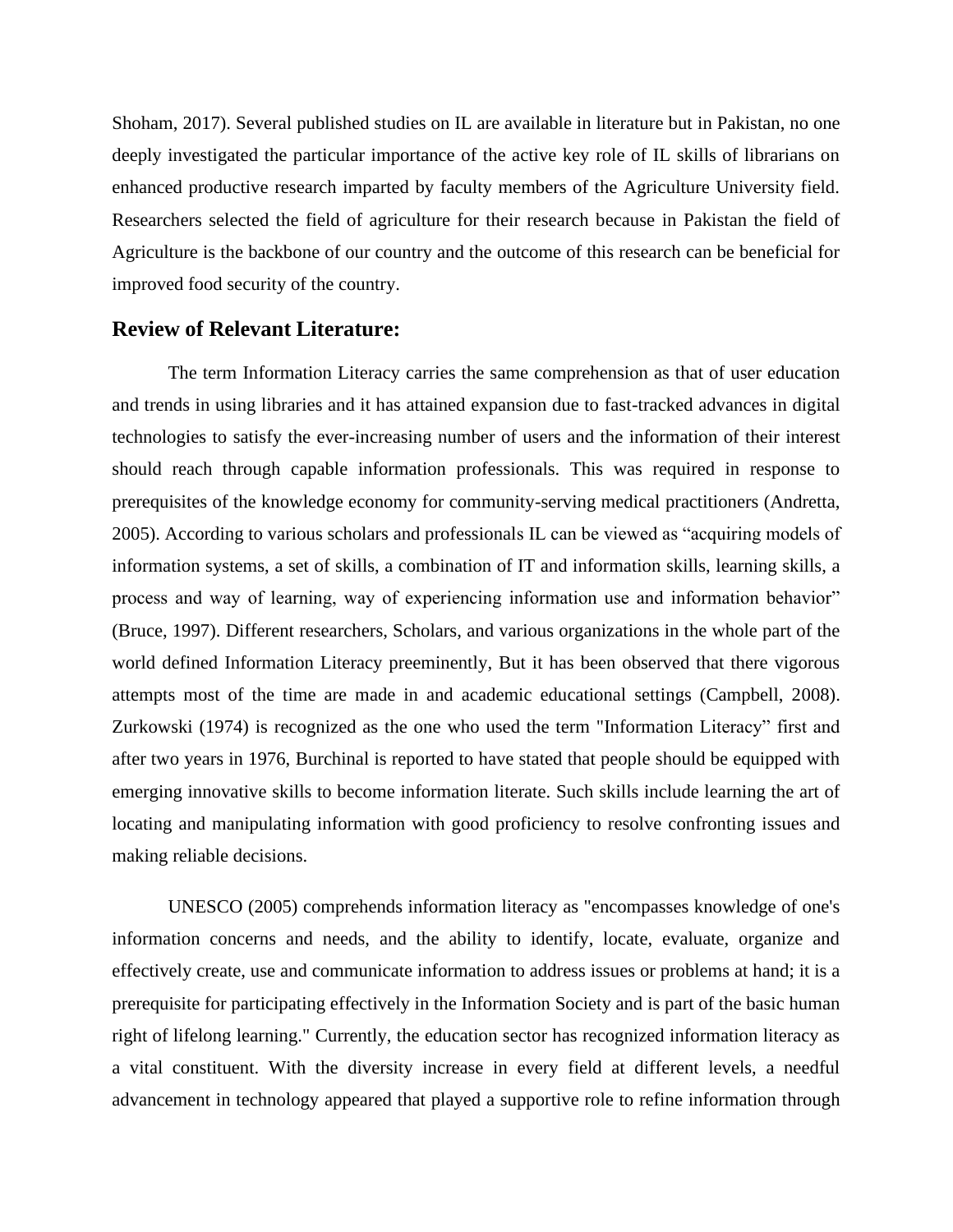its continuous generation, organized storage, and easy accessing. All such inclusions attracted the individuals and people serving professionally to take into account the valid base for being information literate by learning to address such fundamental questions as to when, why, and whereabouts of information, comparative evaluation of available information and finally using and sharing the valuable one in true spirit (CILIP, 2004). IL is, therefore, a vast concept with many potent dimensions than that portrayed by librarians that the information seeking process is defining a topic for which proper resources are selected and used. Then the information is identified wisely and appraisal of resources is done. Finally archiving the research takes place (Moselen & Wang, 2014).

IL skills are very much significant in an information-rich environment because there is rapid growth in information and information resources which are available easily through multiple media electronic and print. IL skills are a set of competencies and capabilities requiring personal's to "recognize when information is needed and have the ability to locate, evaluate, and use effectively the needed information." These skills are also gaining increased significance in the current atmosphere where fast track changes are appearing in technology which is pooling information hubs (American Library Association, 2000). Information literacy involves the polishing of IL skills also to help literate persons to the establishment in a better way. Concerning work on online skills, it was revealed about such capabilities which make people more proficient and efficient while completing a given task. People without information literacy skills may spend much time retrieving information, maybe due to the challenges they may encounter when trying to download information stored in electronic format (Madu & Dike, 2012). IL skills depend upon the basis for lifelong learning and cover all fields of life learning and educational environment and also to the level of education. (IL) Skills enable researchers, students, and a common individual to learn and how to learn his/her required information and how to ascertain these recourses and appraisal these resources, their quality and quality and create new ideas from their available information and their best use to complete their tasks and goals in their research or other fields of education.

Julien and Boon (2002) observed IL skills as the competency of an individual to make productive exploitation of information resources systematically, and requires from an information literate fellow to get equipped with enhanced skills of data searching through online sources in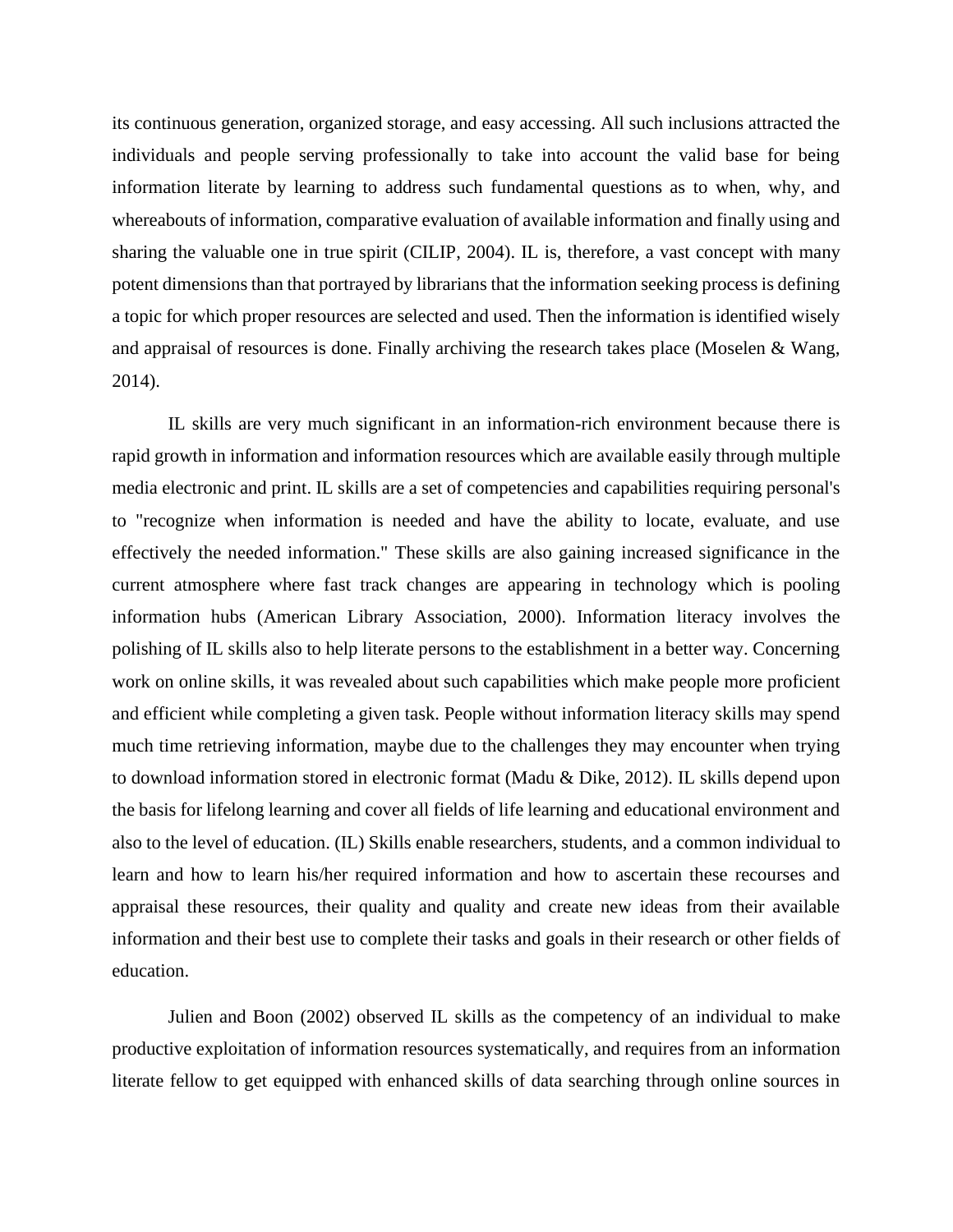such a blooming information age, and learning useful techniques and broad knowledge base to apply appropriate terminology, construct a wise and logical search tactic and precise evaluation of information. It is a set of highly refined skills acquired as information and knowledge to establish the decision when and how to seek information and the relevant source, its relative evaluation and integration, usage and passing on the information quite effectively keeping ethical in view. Briefly, information literacy discusses the aggregate of skills revolving around two-way communication of information through searching, using, and generating for others to use to continue this cycle. Hence, the library professionals should undergo regular capacity building for the promotion of skills that have to deal with a great number of users with a variety of subjects to explore. This handling requires efficient time management and is only possible when library professional keenly knows a good number of sources for each information and deploys information and communications technology supported with techniques to search and access e-resources. Their role is of information providers cum facilitators so are required to act as library managers understand the needs of the learning community and train and guide them accordingly to become more independent less relying on library staff for every matter which is one such basic motivation of information literacy (Choudhury, 2009).

## **Research Methodology**

The sequential explanatory design of the Mix method approach has been considered appropriate for this current research and was chosen by the researchers. Mixed methods consist of both a method and methodology which is much helpful for a researcher for conducting research. It involves gathering, examining, and integrating quantitative and qualitative research in a single study. The combination of both quantitative and qualitative research provides a researcher a better understanding of the research problem or issue and solves the research problem, mixed method of research provides a researcher, a chance to a deep understanding of a certain phenomenon and solve the research problem. In Mix Method, a researcher gathers equally qualitative and quantitative data, mixes the data, (concurrently) or one after the others (sequentially). The permanent, contractual, TTS teaching staff and qualified librarians of Agriculture University Faisalabad were selected as the population of the study by the researcher. This included Lecturers, Asst. Professors, Associate Professors as well as Professors. The university professional librarians include librarians, Assistant Librarians, and Reference Assistant. The University of Agriculture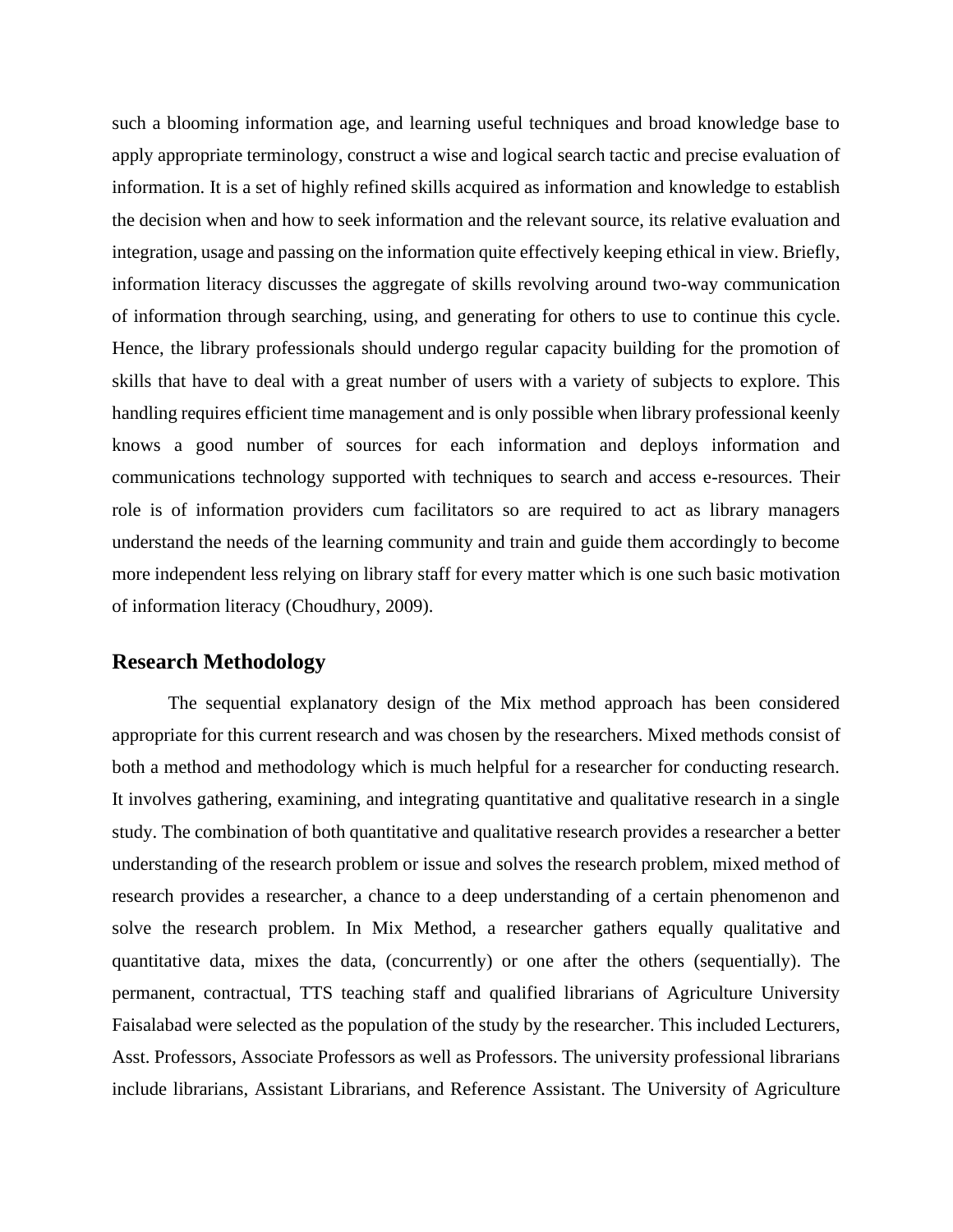Faisalabad comprises seven main faculties and thirty-nine departments which are working under these faculties.

- 1. Agriculture
- 2. Agri, Engineering
- 3. Animal Husbandry
- 4. Food Sciences & Home Economics
- 5. Social Sciences
- 6. Sciences
- 7. Veterinary Sciences

There are thirty-nine departments in the university which are under the umbrella of these seven major faculties. Each faculty has various departments according to its capacity and according to the university management. There are five professional Librarians MLISc. Degree holder in the library of the University of Agriculture Faisalabad. It was necessary to equal participation of each faculty in data collection according to the numbers of their faculty members, Therefore, a Stratified sampling technique was applied according to the requirement of the study. There were a total number of 579 faculty members in these various departments of the university working on different designations such as; Lecturer, Asst. Professor, Associate Professor as well as Professors. The researchers determined the sample size from Google Calculator which is required for data collection from the population, which is (i.e. 231) and is appropriate and the confidence level was 95% and 5% confidence interval (margin of error). The researchers constructed strata of each faculty from the ratio of their faculty and according to the number of sample size given in the table below:

| $Sr. \#$ | <b>Name of Faculty</b> | <b>Departments</b> | <b>Total Population</b> | <b>Sample Size</b> |
|----------|------------------------|--------------------|-------------------------|--------------------|
|          | Agriculture            | 09                 | 199                     | 79                 |
| 2        | Agri Engineering       | 06                 | 60                      | 24                 |
| 3        | Animal Husbandry       | 01                 | 26                      | 10                 |
| 4        | Food Sciences          | 02                 | 45                      | 18                 |
| 5        | <b>Basic Sciences</b>  | 09                 | 123                     | 49                 |
| 6        | <b>Social Sciences</b> | 05                 | 65                      | 27                 |

**Table 1**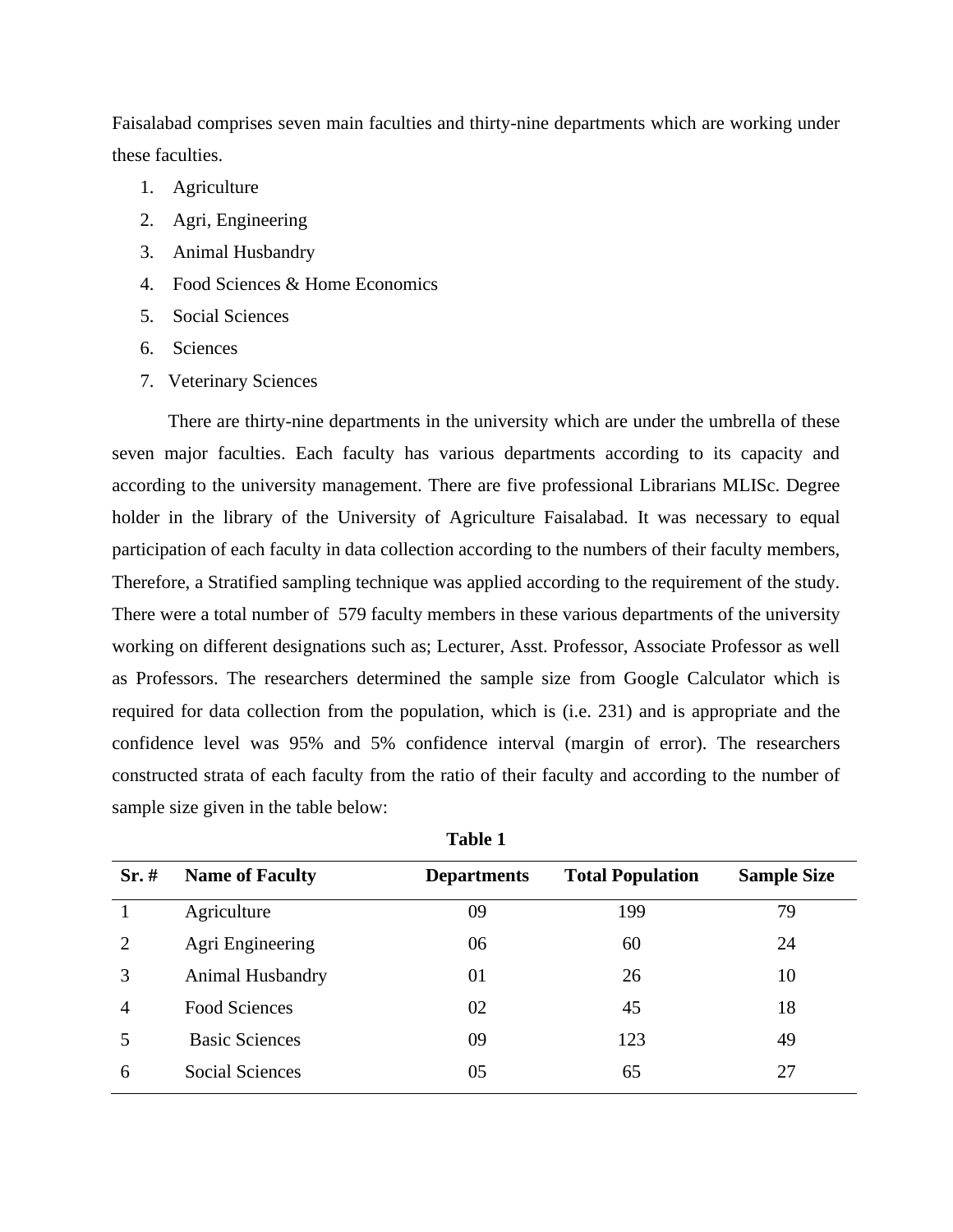|       | <b>Veterinary Sciences</b> |          |     |  |
|-------|----------------------------|----------|-----|--|
| Total |                            | 39<br>J. | 570 |  |

For collecting quantitative data, a tool of the questionnaire was developed while for gathering qualitative data, personal interviews were held. Gathered data were analyzed through SPSS Software and qualitative results were analyzed through themes. The descriptive statistics were applied

# **Data Analysis and Interpretation**

#### **Faculty-wise distribution of respondents**

The University of Agriculture Faisalabad has seven faculties and thirty-nine departments and the total number of faculty members is 579. As per sample size calculated from Google calculator, the researchers contacted 231 faculty members and with personal efforts and relations, the researchers succeeded 100% responses from the faculty. With the reference to figure 1, 34.2% of the respondents belong to the agriculture faculty. 4.3% of the respondents belong to Animal husbandry. 21.2% of the respondents belong to Sciences. 11.7% of the respondents belong to the Social Sciences faculty. 10.4% of the respondents belong to Agri Engineering &Technology faculty. 7.8% of the respondents belong to Food Nutrition & Home Sciences faculty. 10.4% of the respondents belong to Veterinary Sciences.



*Figure 1: Faculty-wise frequency*

**Frequency of respondents by designations**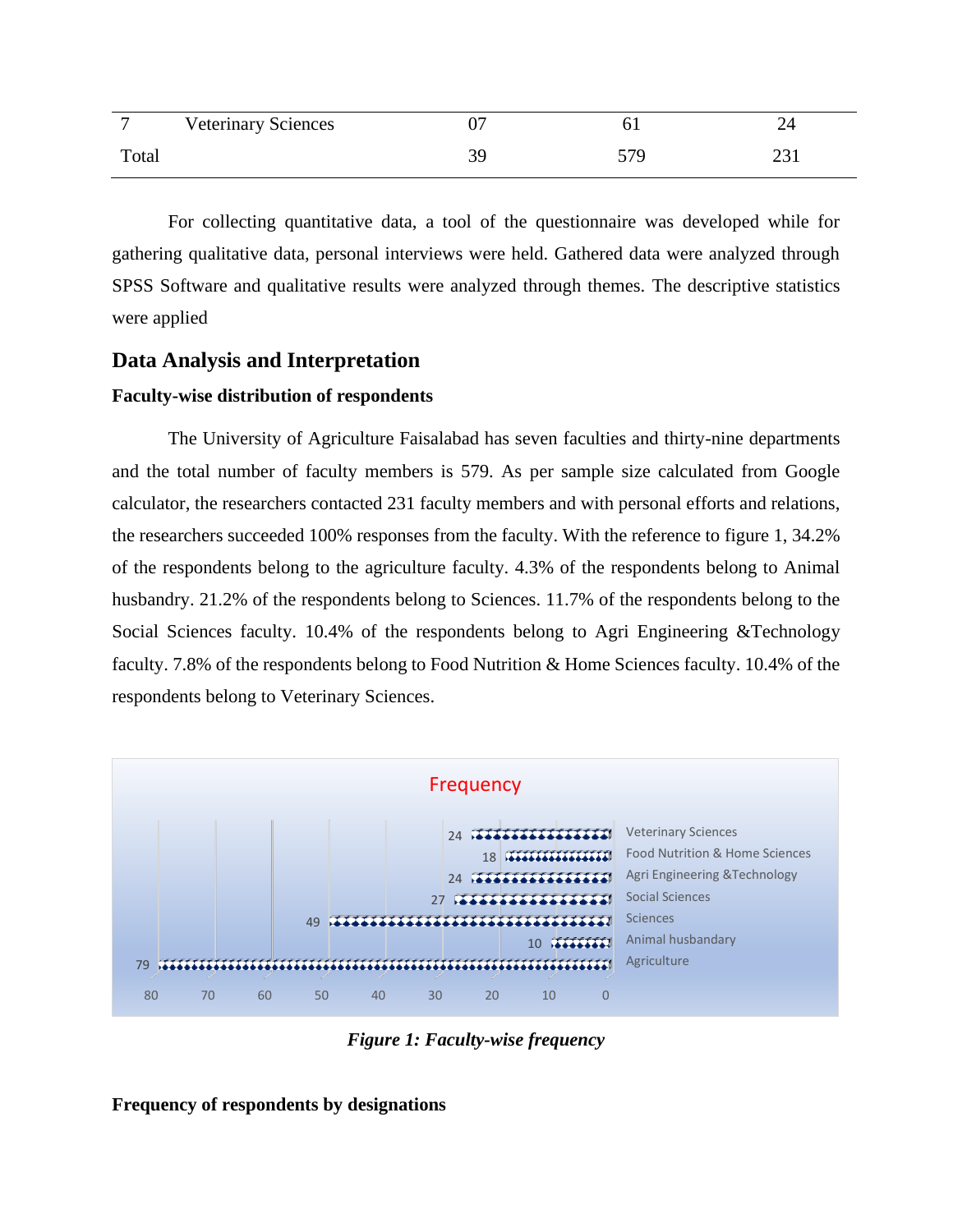There are four types of designations of faculty members at the University of Agriculture Faisalabad i.e. Lecturer, Assistant Professors, Associate Professors, and Professors. The majority of respondents (47.6%) in university belong to lecturers, followed by the Assistant Professors (38.1%) as illustrated in figure 2.



*Figure 2: Designation wise frequency of respondents*

# **Gender of the respondents**

The demographic information of the respondent is illustrated in figure 3. The number of male faculty members was 156 (67.5%) and females were 75 (32.5%). Male respondents have dominated in university teaching faculty and female are less in accordance with their participation in university faculty.



*Figure 3: Gender of the respondents*

# **IL Skills of Respondents:**

In the below table the researcher calculated the descriptive statistics about the Information Literacy Skills. The highest mean and standard deviation of the statements was calculated by the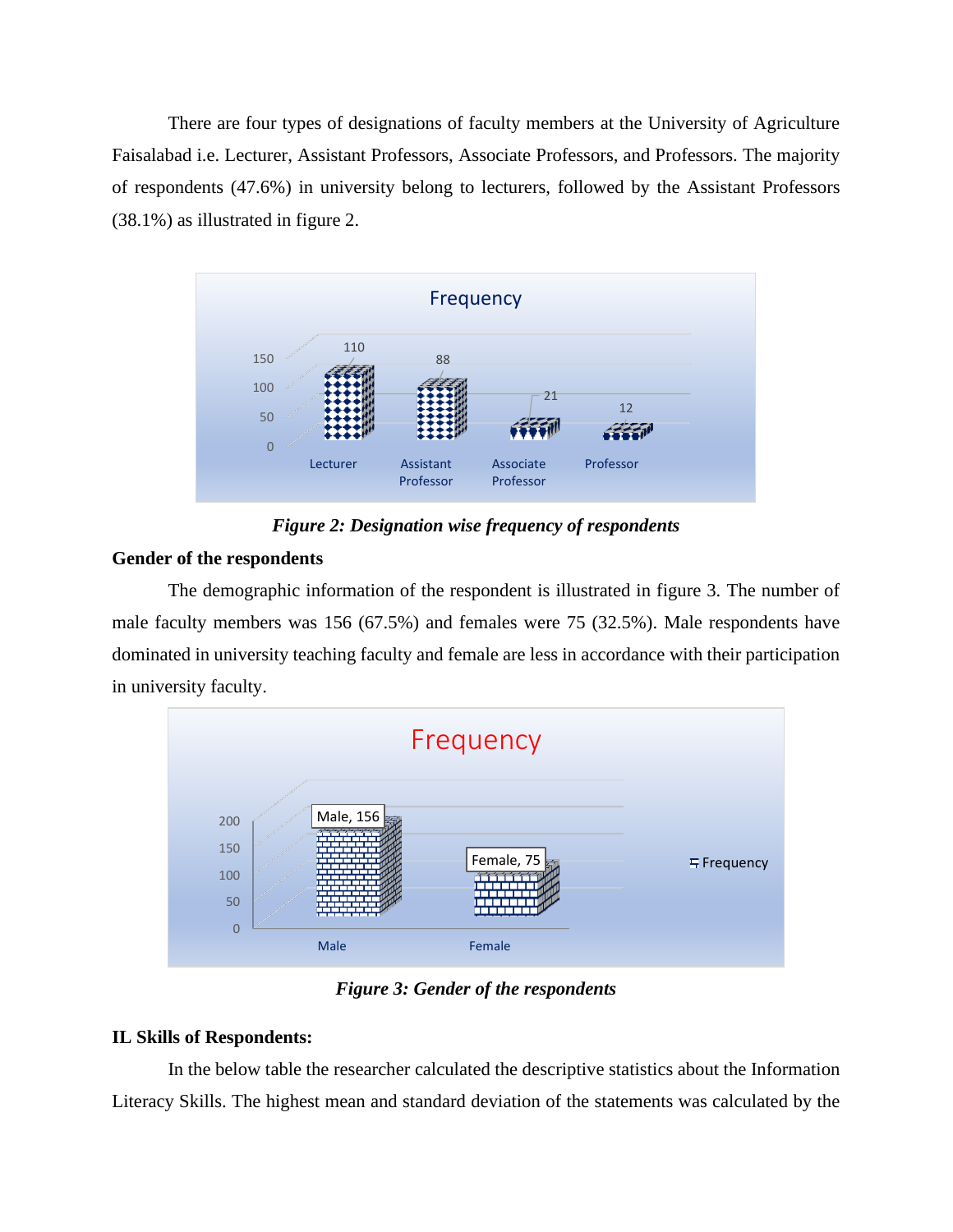researcher. The highest mean of the statement "I can use UAF library's Online Public Access Catalogue (OPAC) for searching books" and its standard deviation 0.90349, and the lowest mean of the statement I am able to find what I am looking for at the UAF library " and its standard deviation 0.94968.

| ١<br>n<br>., |  |
|--------------|--|
|--------------|--|

|  | <b>IL Skills of the Faculty Members.</b> |  |  |  |  |  |  |
|--|------------------------------------------|--|--|--|--|--|--|
|--|------------------------------------------|--|--|--|--|--|--|

| Sr.#           | <b>Information Literacy Skills</b>                             | Mean | Standard  |
|----------------|----------------------------------------------------------------|------|-----------|
|                |                                                                |      | deviation |
| $\mathbf{1}$   | I can use UAF library's Online Public Access Catalogue         | 2.49 | 0.903     |
|                | (OPAC) for searching books                                     |      |           |
| $\overline{2}$ | I understand the ethical, legal, and socio-economic issues of  | 2.47 | 0.795     |
|                | information                                                    |      |           |
| 3              | I can use HEC national digital library to search required      | 2.43 | 0.841     |
|                | information or items                                           |      |           |
| $\overline{4}$ | I can summarize and synthesize identified information to       | 2.4  | 0.721     |
|                | generate new ideas                                             |      |           |
| 5              | I am able to examine and evaluate the reliability and accuracy | 2.38 |           |
|                | of information source                                          |      | 0.809     |
| 6              | I can acknowledge/cite the information used in my research     | 2.35 | 0.76      |
|                | work                                                           |      |           |
| $\overline{7}$ | I can use different databases to find out information/articles | 2.32 | 1.01      |
|                | for research purposes                                          |      |           |
| 8              | I can communicate my research productivity                     | 2.24 | 0.799     |
| 9              | I am able to find what I am looking for at the UAF library     | 2.08 | 0.949     |

## **Programs Offered for Information Literacy Skills by UAF Library**

In table 3, the researchers calculated the descriptive statistics about the Programs Offered for Information Literacy Skills by UAF Library. The highest mean and standard deviation of the statements was calculated by the researcher. The highest mean of the statement "UAF Library provides sufficient resources for your research and academic needs" and its standard deviation 0.69135.and the lowest mean of the statement UAF, Library staff cooperates to learn new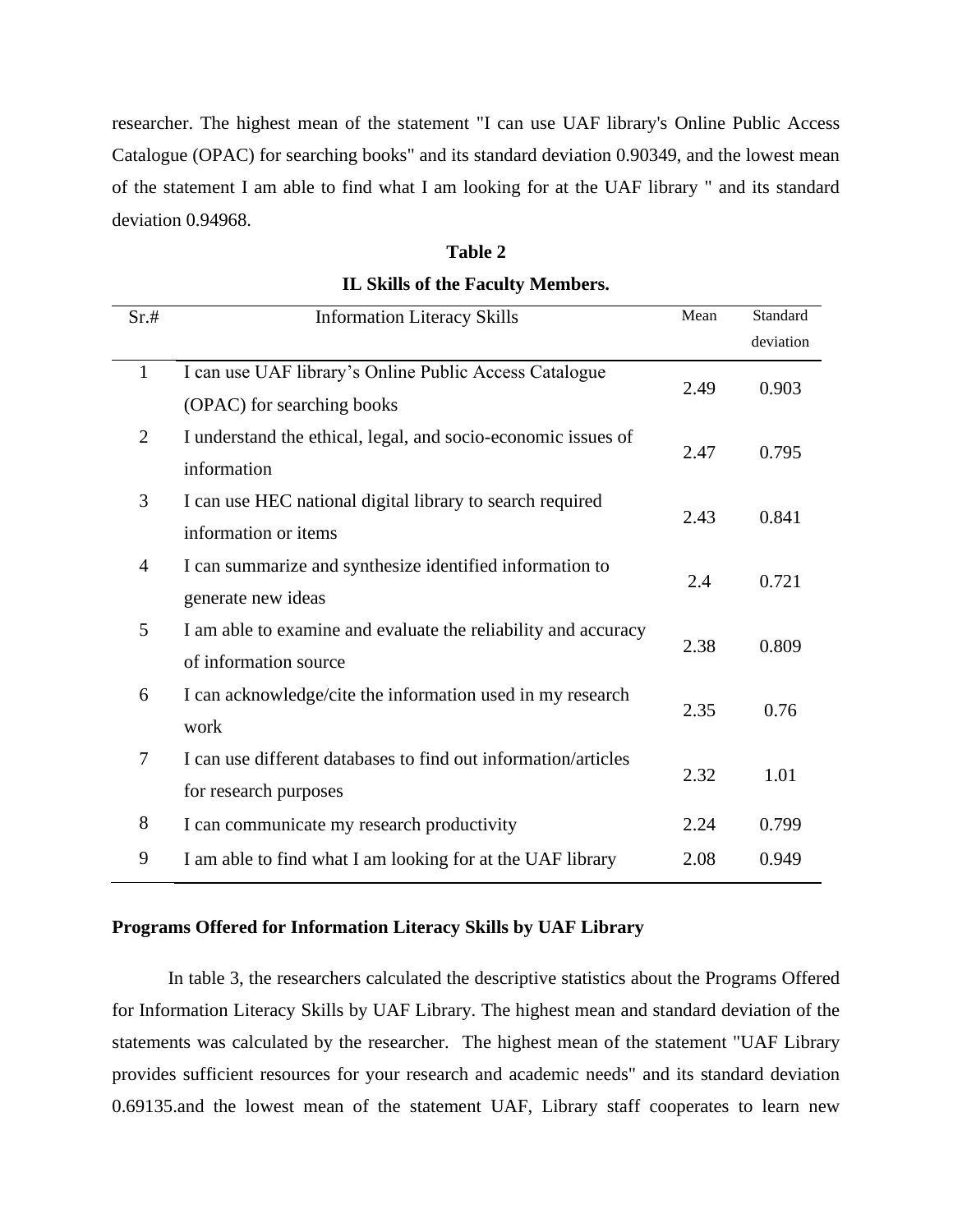searching techniques and Information Literacy Skills " and its standard deviation 2.22339. The results indicate that the library of the University of Agriculture does not conduct training and workshops for faculty members to enhance their IL skills but they have sufficient materials for their teaching staff.

| Sr.#         | Programs Offered for Information Literacy Skills by UAF        | Mean | Standard  |  |
|--------------|----------------------------------------------------------------|------|-----------|--|
|              | Library                                                        |      | deviation |  |
| $\mathbf{1}$ | UAF Library provides sufficient resources for your research    | 2.31 | 0.691     |  |
|              | and academic needs                                             |      |           |  |
| 2            | UAF Library conducts orientation programs for new students     | 2.04 | 0.931     |  |
|              | and faculty members                                            |      |           |  |
| 3            | UAF Library staff conducts session about Information Literacy  |      |           |  |
|              | skills to find, search or locate electronic resources/contents | 1.97 | 0.522     |  |
|              | from the internet and digital databases                        |      |           |  |
| 4            | UAF Library staff organizes seminars, training sessions, and   |      |           |  |
|              | workshops to improve your information literacy skills          | 1.96 | 0.504     |  |
| 5            | UAF, Library staff cooperates to learn new searching           |      |           |  |
|              | techniques and Information Literacy Skills                     | 1.85 | 2.223     |  |
|              |                                                                |      |           |  |

**Programs Offered for Information Literacy Skills by UAF Library**

**Table 3**

### **Research productivity and Information Literacy Skills.**

In table 4, the researchers calculated the descriptive statistics about the Research Productivity and Information Literacy Skills (ILS). The highest mean and standard deviation of the statements was calculated by the researchers. The highest mean of the statement "Librarians' ILS are helpful for UAF faculty to learn the new searching techniques to save the time during research" and its standard deviation 0.86414, and the lowest mean of the statement "Information literacy skills ILS of a Librarians are important to extend research services to faculty members" and its standard deviation 1.60826.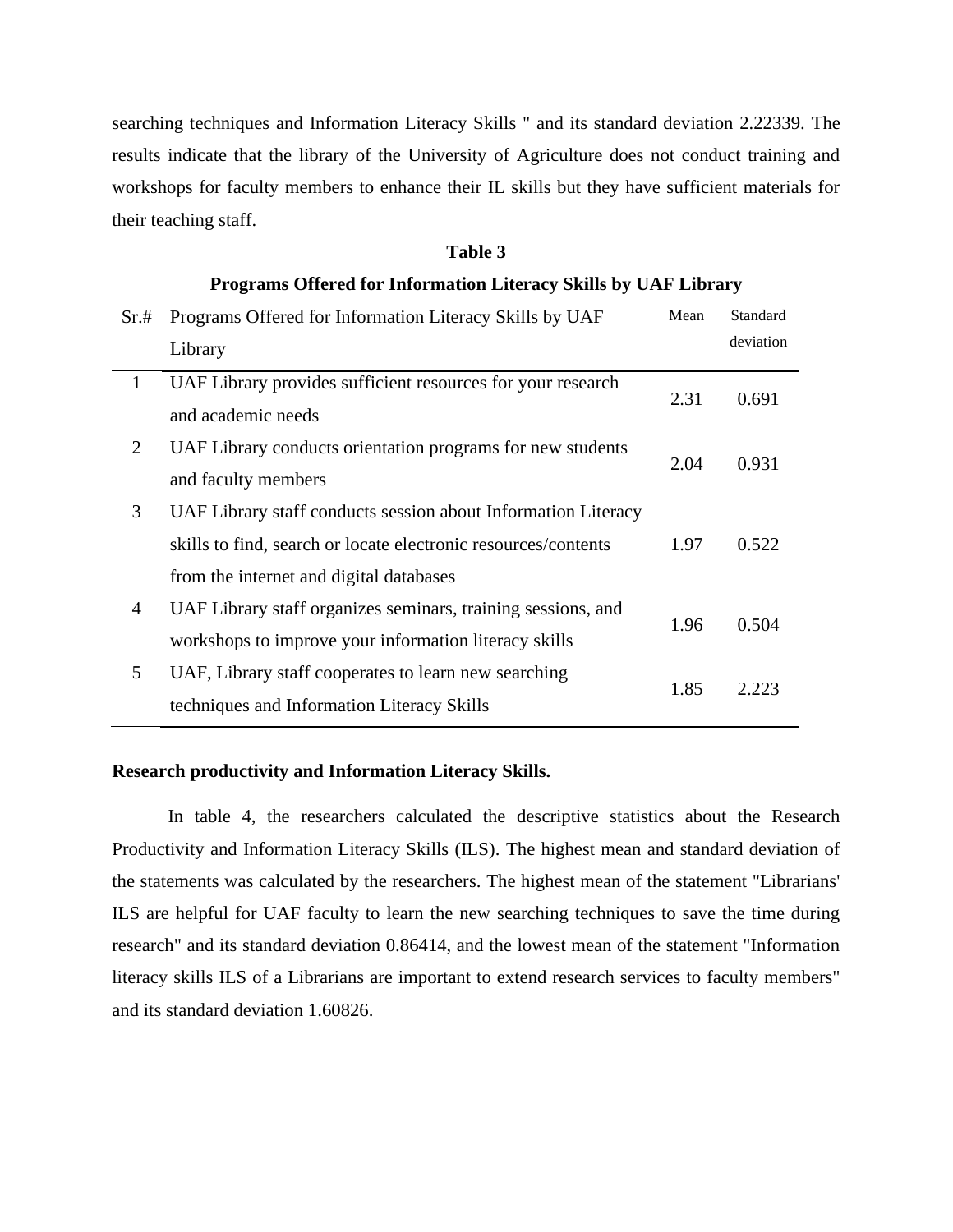#### **Table 4**

# **Research productivity and Information Literacy Skills**

|                |                                                                   | Mean | Standard  |
|----------------|-------------------------------------------------------------------|------|-----------|
| Sr.#           | Research Productivity and Information Literacy Skills (ILS)       |      | deviation |
| 1              | Librarians' ILS are helpful for UAF faculty to learn the new      |      |           |
|                | searching techniques to save time during the research             | 3.23 | 0.985     |
| 2              | Librarians' ILS are helpful to increase the research productivity | 2.92 | 0.864     |
|                | of UAF faculty                                                    |      |           |
| 3              | Librarians' ILS are a source of learning for UAF faculty to       | 2.64 |           |
|                | improve their information literacy skills                         |      | 0.837     |
| $\overline{4}$ | Information literacy skills ILS of a Librarians are important to  |      |           |
|                | extend research services to faculty members                       | 2.35 | 1.608     |
|                |                                                                   |      |           |

## **Hurdles while Acquiring Information Literacy Skills**

In table 5, the researchers calculated the descriptive statistics about the Hurdles while Acquiring Information Literacy Skills by UAF Faculty**.** The highest mean and standard deviation of the statements was calculated by the researcher. The highest mean of the statement "Lack of information literacy trainings" and its standard deviation is 0.75670 and the lowest mean of the statement Reluctant attitude of library staff "and its standard deviation is 0.88894.

#### **Table 5**

# **Hurdles while Acquiring Information Literacy Skills.**

| Sr.# | Hurdles while Acquiring Information Literacy Skills by | Mean | Standard  |
|------|--------------------------------------------------------|------|-----------|
|      | <b>UAF</b> Faculty                                     |      | deviation |
|      | Official issues like leaves, permission, work burden   | 3.97 | 0.662     |
|      | create hurdles to acquire ILS                          |      |           |
|      | Lack of information literacy trainings                 | 3.84 | 0.756     |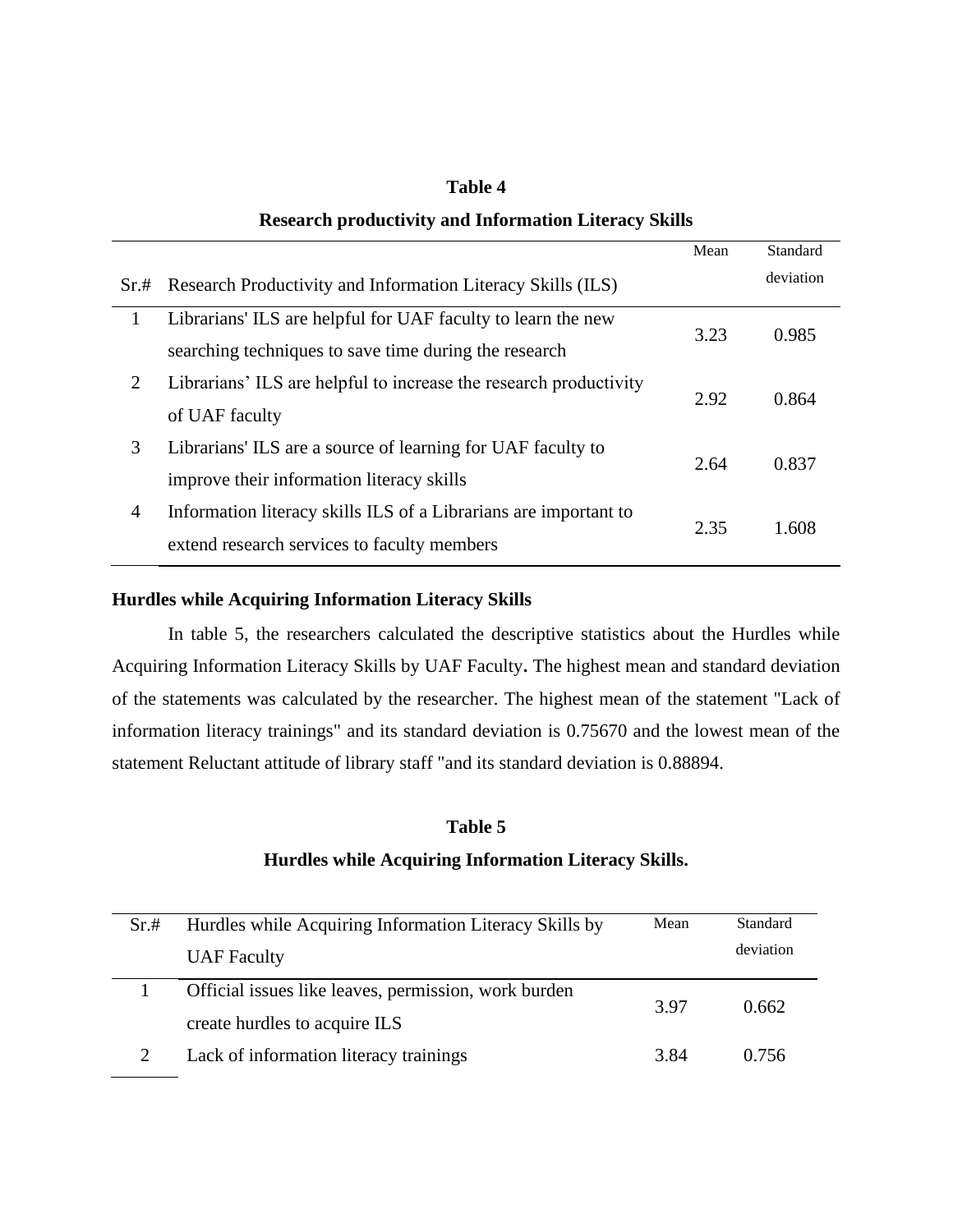| 3 | Ineffective role of library organizations to conduct IL | 3.67 | 2.649 |
|---|---------------------------------------------------------|------|-------|
|   | sessions for faculty                                    |      |       |
| 4 | Lack of proficiency to use the internet                 | 3.59 | 2.808 |
| 5 | Unreliable power supply                                 | 3.56 | 0.925 |
| 6 | Personal health issues                                  | 3.54 | 0.958 |
|   | Lack of funding for IL trainings from institutes        | 3.47 | 0.898 |
| 8 | Reluctant attitude of library staff                     | 2.83 | 0.888 |
|   |                                                         |      |       |

### **Recommendations to Improve IL skills of UAF Faculty Members**

In table 6, the researchers calculated the descriptive statistics about the Recommendations to improve the Information Literacy Skills of UAF Faculty. The highest mean and standard deviation of the statements was calculated by the researcher. The highest mean of the statement "Training induction for Information Literacy Skills" and its standard deviation is 3.35870 and the lowest mean of the statement" Conduct seminar/workshops to use digital database " and its standard deviation is 0.91436.

| Sr.#           | Recommendations                                                  | Mean | Standard<br>deviation |
|----------------|------------------------------------------------------------------|------|-----------------------|
| 1              | Training induction for Information Literacy Skills               | 4.21 | 3.358                 |
| 2              | Induction of information literacy course for faculty             | 4.12 | 0.661                 |
| 3              | To provide continuous power supply                               | 4.07 | 0.785                 |
| $\overline{4}$ | Develop Librarians attitude to cooperate in learning information | 3.97 | 0.662                 |
|                | literacy skills                                                  |      |                       |
| 5              | Conduct orientation programs (to use Library OPAC) and library   | 3.96 | 2.717                 |
|                | use                                                              |      |                       |
| 6              | Promotion of Internet and computer literacy                      | 3.95 | 0.819                 |
| 7              | Provision of funding from institutions to conduct information    | 3.88 | 0.874                 |
|                | literacy trainings for faculty                                   |      |                       |
| 8              | Conduct seminar/workshops to use digital database                | 3.67 | 0.914                 |

**Table 6 Recommendations to improve IL skills of UAF Faculty Members**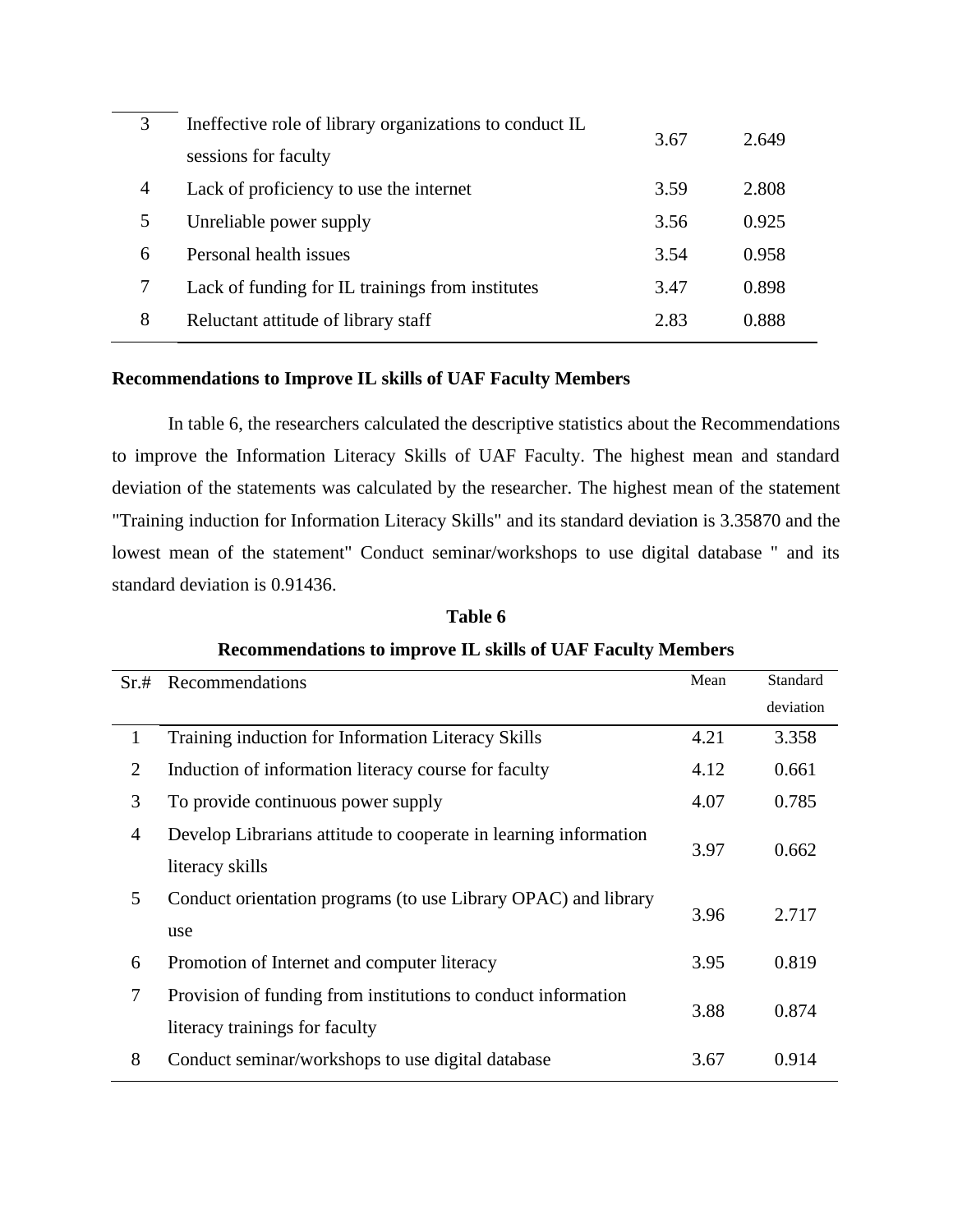## **Qualitative Data Analysis**

For qualitative data, the following interview guide was prepared keeping in view the research questions:

- 1. What is the level of your IL skills? Why the information literacy skills of university librarians are important?
- 2. What programs are offered by the university library to enhancing the IL skills of Agriculture Faculty members and how you are playing your role in programs?
- 3. How do you relate your Information Literacy Skills with the research productivity of faculty members at the University of Agriculture Faisalabad?
- 4. What are the issues being faced by you for gaining Information Literacy Skills?

**Q.1** What is the level of your IL skills why the information literacy skills of university librarians are important?

#### **Analysis:**

From the data, codes had emerged and with the help of codes, the librarians replied that they are well proficient to recognize and comprehend the **conception, nature, and magnitude of the information needed** to meet **specific goals and tasks**. They can also identify the type and scope of information needed and to achieve what goals they need the **required information**. They also know the **cost of information** and its benefit. They have also the proficiency to use this information for the **creation of new ideas** for their research work or to meet the task. They are also capable to know the institution **policies of the institutions** about the potential use of information. He is also capable of using the most **appropriate databases** for his required information. They can use his retrieved information in his research work and he also knows the **legal, ethical, and socio-economic issues** of his required information and materials. The professional librarians also know **how to use (OPAC)** catalog of his library. According to professional librarians, IL skills are significant for university librarians because, in this way, they **can help the students and faculty members** to search books, articles, and other searching material in a better way to fulfill their research and study purposes.

**Q no.2** Which programs are offered by the university library to enhance the ILS of Agriculture Faculty members and how you are playing your role in programs?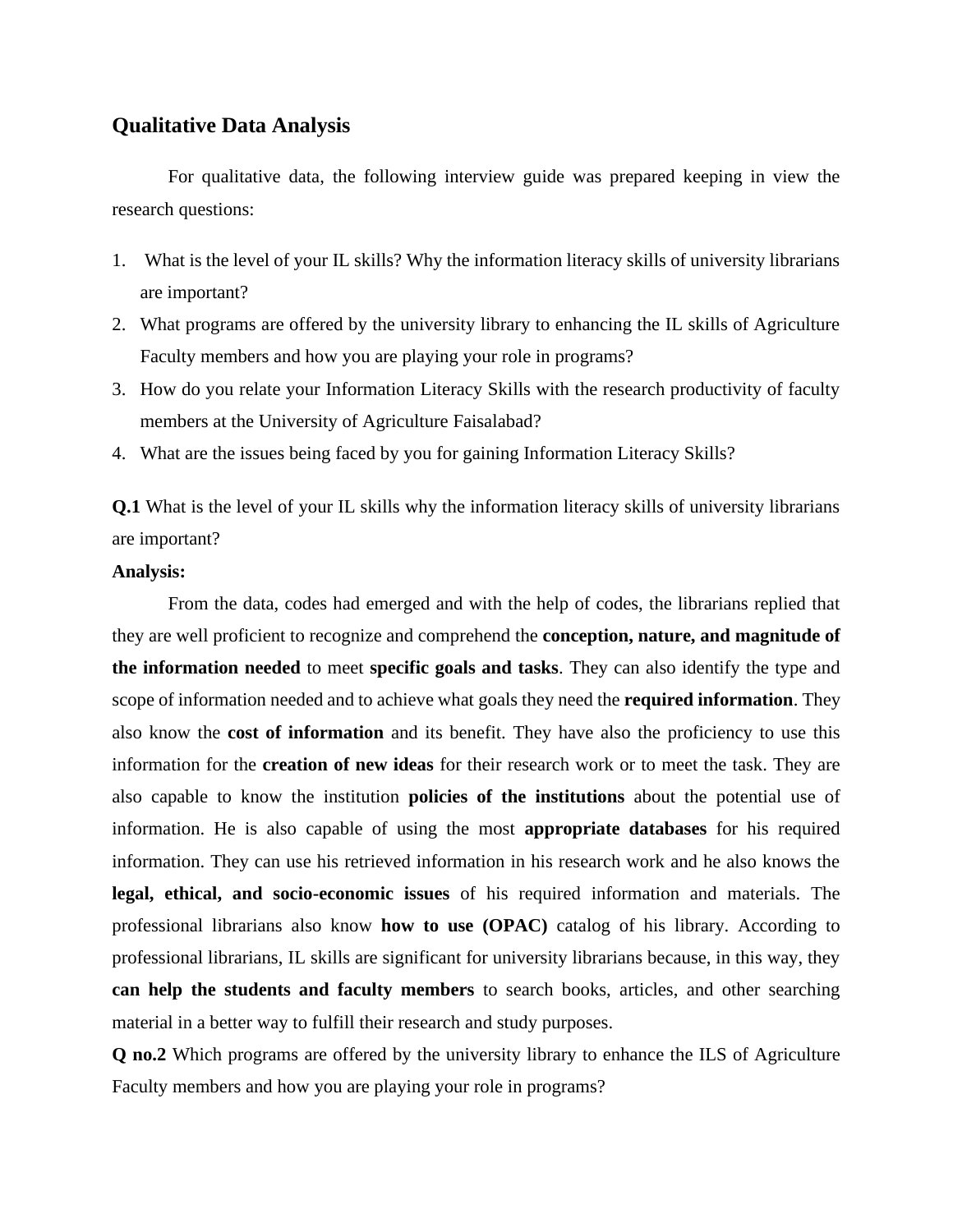#### **Analysis:**

The UAF library staff conducts **comprehensive orientation programs** at the start of every year for new students and faculty members to introduce **library services** and to use **the HEC digital library** and **its various databases** for their research work and also introduce the other **services of the library** i. e lending of books and other material for staff and faculty members of the university. According to librarians, they play every role which department of the library set for them in **conducting orientation sessions** for a student at the auditorium or at the main library department wise. But according to professional librarians, they think there should be conduct some **instructional IL skills programs,** improvement programs for faculty members, and also for university students to enhance their IL skills for the betterment of their **research productivity.** In this connection, the University of Agriculture administrations and Higher Education Commission should take some effective steps in conduction **IL trainings and workshops** for the

**teaching staff, professional librarians, and researchers** of the university.

**Q no.3**How do you relate your IL skills with the research productivity of faculty members at the University of Agriculture Faisalabad?

#### **Analysis:**

The librarians are always **the source of learning** for the faculty members and also for the students if they are willing to know something new **from the internet and its relevant services** for teaching staff and for research students of the university, therefore if they want to learn how to **use a different database** and other sources for their searching materials and they can also learn how to search their required material to use **various searching techniques** for their research and other material form professional librarians of the university. They said that they are willing to teach something new to the students and faculty members who do not know about IL skills and other searching techniques. If someone comes to them they are always welcome but they think they should come one step forward to help them to **conduct some effective trainings sessions and workshops** of IL skills and new searching techniques for their faculty members and also for students with the **collaboration with the administration** of the university and he also think that their IL skill can be helpful in some extent **to save the time of faculty** members and can **enhance the productivity** of their research.

#### **Q no.4**

What are the issues being faced by you for gaining Information Literacy Skills?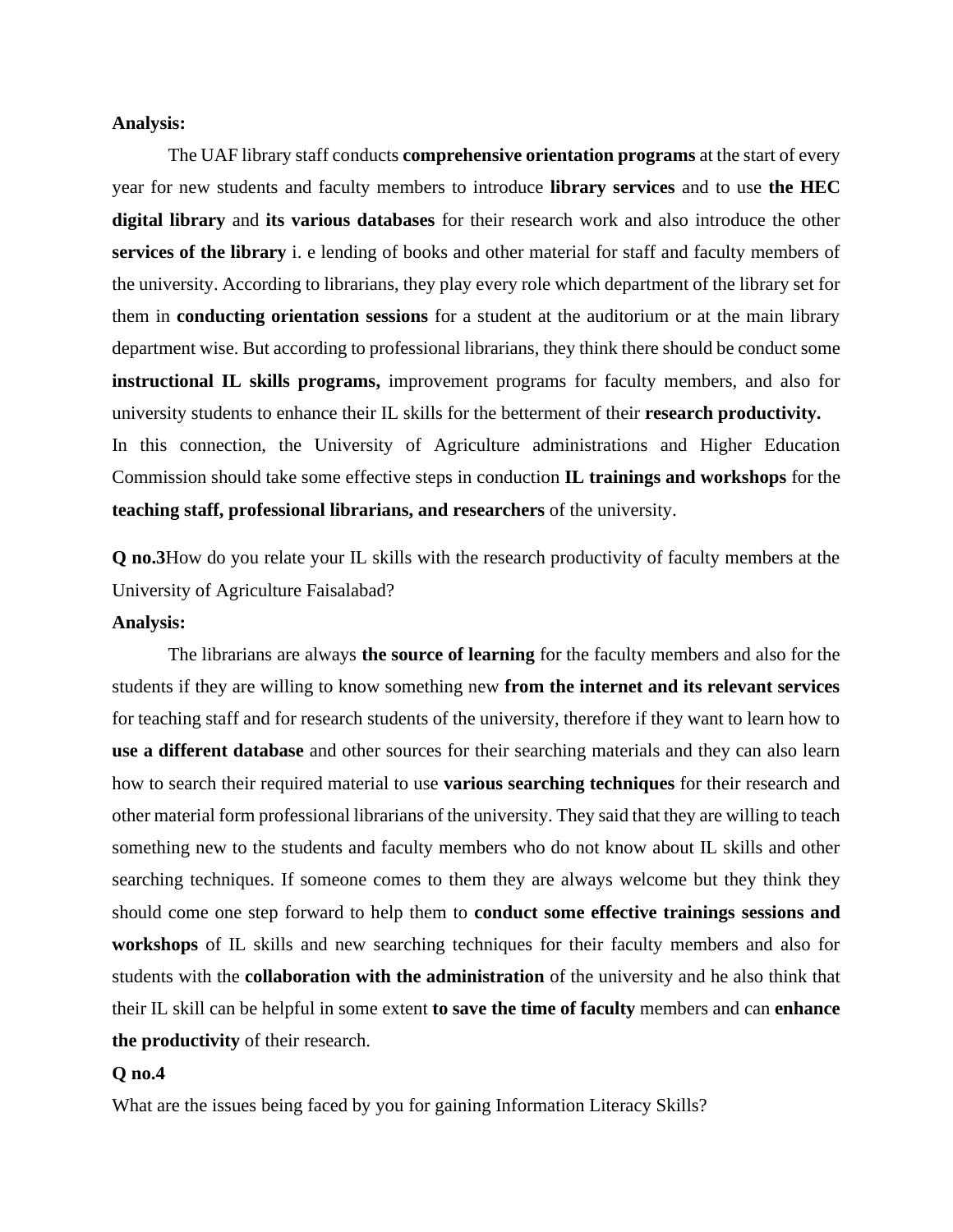#### **Analysis:**

According to professional librarians, they think that there are **some major issues** which they faced while acquiring their **IL skills** such as**, Lack of Information Literacy training** is a major issue, the IL training sessions should be conducted on regular basis for them, Secondly **professionally library organization** should play their active role in this regard to conduct some trainings of IL skills for them. **HEC of Pakistan** should support the institutions in this connection to **conducting some workshops on IL skills** and searching techniques for professional librarians. **Lack of funding from the institution** is also a big hurdle for them**, Unreliable power supply**, **Lack of proficiency to use the internet**, **health issues of a personal**, **Official issues like leaves, permission, and work burden** are also major issues for them to acquiring the IL skills for them. **Institution policies** of the institutions about the potential use of information. They think there should be some **instructional programs of IL skills** to improve the IL skills of faculty members, professional librarians, and also for the students.

## **Discussion:**

Regarding the first research question of the study, both data have aligned results as quantities data explored that the faculty member has moderate abilities to deliver information literacy skills to their students and for their research work. The same results were found in qualitative data. Regarding the use of the HEC digital library, the quantitative and qualitative data have the same results that the librarians and faculty members have good skills to access and uses of HEC digital library. Regarding the usage of (OPAC) catalogue both data have also aligned results as quantitative data explored that the faculty members have good skills to use the university Online Public Access Catalogue for searching their needed resources from the library. The same results are in the qualitative data because librarians have good skills to maintain and search material through OPAC of the university library. The results of quantitative data explored that the faculty members have known to function different databases to search out their required materials/articles and the results found in qualitative data show that librarians have also sound knowledge to explore their information and other materials through the internet and other various databases. It was also found through quantitative data that faculty members have the potential to use latent bases of information along with information need and defining its cost, advantage of this information desired and also can re-evaluate this information and the results of qualitative data shows that librarians have also capable of using potential sources of information and also know its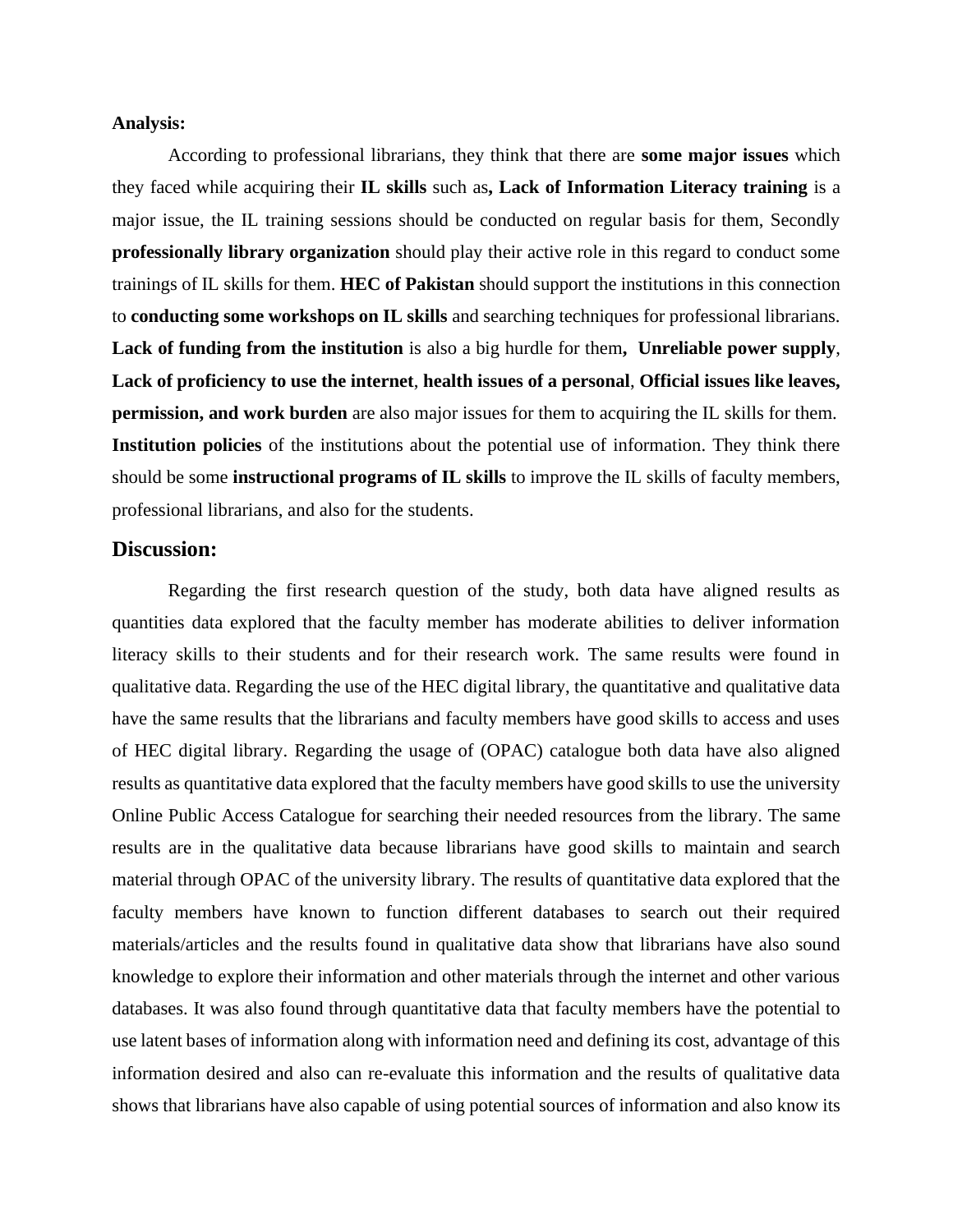cost of information and its benefits for their research and its use. Both data have aligned results as quantitative results show that faculty members have the ability to summarize and synthesized identified information to generate new ideas while the qualitative data results also show that the librarians have the potential to summarize and synthesized identified information for the creation of new ideas in the research.

The outcomes of both, quantitative and qualitative data show that both librarians and faculty members have enough knowledge regarding the usage of information retrieved in their area of study and fulfill their goals and tasks. Regarding the research question of the study the legal and socio-economic issue the result of the study aligned results as quantitative data shows that the faculty members recognize the legitimate, ethical, and socio-economic disputes of information very well and the results of the qualitative data show that librarians have also sound awareness of legitimate, moral and socio-economic disputes of information from various instructions and their policies regarding its use. Regarding the  $2<sup>nd</sup>$  research question of the study shows similar results and both faculty and librarians agreed that the faculty and staff training should be held on different platforms which have a positive impact on the academic as well as research activities of the library users. Both agreed that the seminar, workshops, training, and discussion on different topics should be arranged. Both librarians and faculty members are also agreed that the UAF library staff conduct some useful orientation program for faculty and students at the start of every year in the university auditorium but also in the main library departmental wise which is a very informative session for faculty members and also for newly enrolled students. It was also observed while data analysis that the staff of the library did not conduct any sessions for faculty members to improve their IL skills and to find electronic resources from the internet. The results also aligned in this question regarding the collection of the library, in both quantitative and qualitative data results indicate that most faculty members are also agreed that the library collection is sufficient for their research work and also for lectures preparation. Regarding 3rd research question regarding the impact of librarians' IL skills on the research productivity of faculty members, the results have some contradictions. Quantitative data indicates that the IL skills of librarians' do not have an impact on their research productivity but qualitative data shows that the IL skills of the librarians' can create a good impact on the research productivity of their users.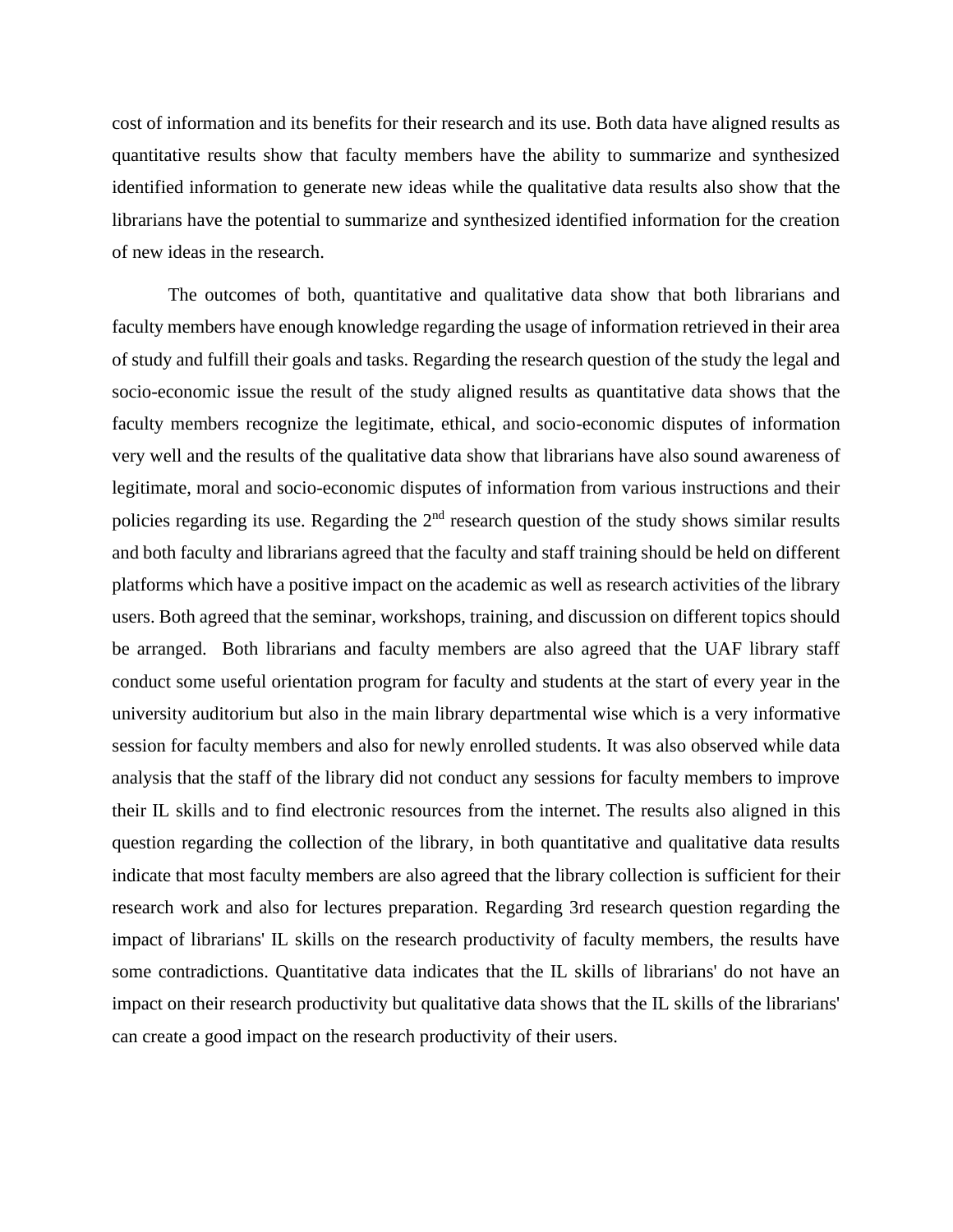Regarding the  $4<sup>th</sup>$  research question of the study, both data have aligned results as quantitative data explains that the teachers of the university have faced many obstacles while acquiring IL skills. The teaching staff feels that lack of IL skills training is on the top priority they think there should be conducted some effective IL skill training sessions and workshops to improve the IL skills of the teaching staff and qualitative data also affirms that the librarians have also thought that they seem there should be also instructional trainings for them to improve their IL skills which can be beneficial not only for them but also for institutions. According to results of quantitative and qualitative data, faculty members and professional librarians are also agreed that unreliable power supply is also an issue for acquiring IL skills for faculty because in developing countries like Pakistan electricity shortfall is very common these days and a researcher is highly disturbed when he/ she attend some productive seminar or training session. The results show that the library organizations of library science such as PLA (Pakistan Library Association) are not playing their part to conduct some training sessions on IL skills for faculty members and professional librarians to improve their IL skills these days. The results of quantitative and qualitative data show that the faculty members and professional librarians are agreed that lack of funding to conduct seminars and trainings is also a big issue to improve the IL skills of the faculty members and for the librarians, the institutions should provide adequate funds to conduct the trainings of their faculty and librarians.

The results of both data reveal that large numbers of faculty members and librarians are not proficient in using the internet and its relevant databases. The results of the quantitative and qualitative data affirm that the health issues sometimes are very vital in acquiring IL skills sessions, sometimes faculty members and professional librarians cannot attend trainings and seminars due to his miserable health condition and they are deprived of attending some productive training sessions of information literacy. The result of quantitative and qualitative data indicates that most of the faculty members and librarians are agreed that the official issues in their offices like leaves, permissions from higher authorities, and work burden also create hurdles to faculty members as well for librarians to improve their IL skills. The institution should be lenient to staff members of the University in this regard and allow them to learn new searching techniques and IL skills.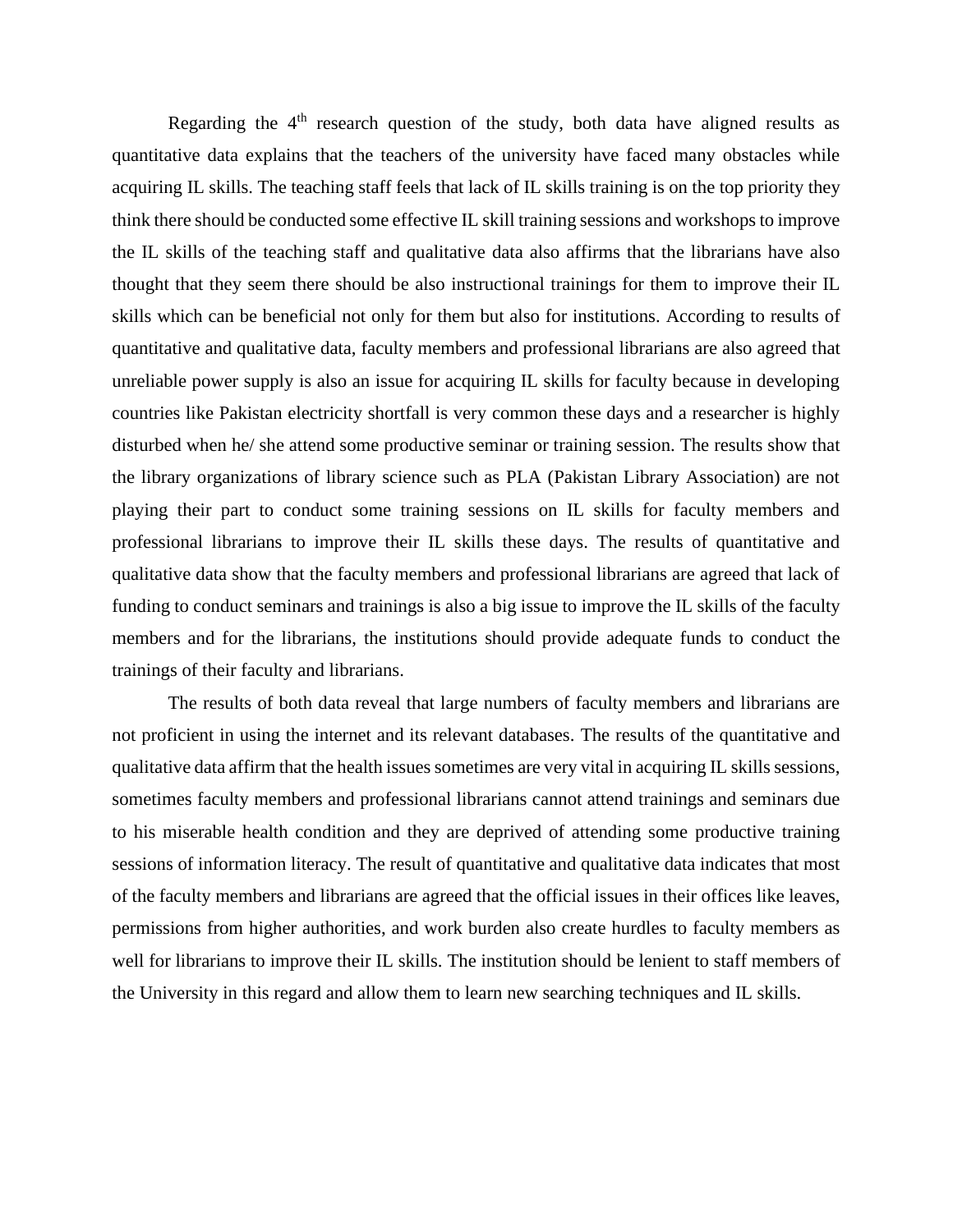# **References:**

- American Library Association. (2000). Information literacy competency standards for higher education.
- Andretta, S. (2005). Information Literacy: A Practitioner's Guide. Oxford: Chandos Publishing.<http://dx.doi.org/10.1533/9781780630755>
- Bruce, C. (1997). *The seven faces of information literacy* (p. 110). Adelaide: Auslib Press.
- Bruce, C. S. (2004). Information literacy as a catalyst for educational change. A background paper.
- Burchinal, L. G. (1976). The communications revolution: America's third century challenge. In *European Conference on Information Literacy (ECIL)* (p. 280).
- Campbell, S. (2008). Chapter I-Defining Information Literacy in the 21st Century. *IFLA publications*, *131*, 17.
- Johnston, B., & Webber, S. (2003). Information literacy in higher education: a review and case study. *Studies in higher education*, *28*(3), 335-352
- Julien, H., & Boon, S. (2002). From the front line: Information literacy instruction in Canadian academic libraries. *Reference services review*, *30*(2), 143-149.
- Hollander, A., & Mar, N. Y. (2009). Towards achieving TVET for all: the role of the UNESCO-UNEVOC international centre for technical and vocational education and training. In *International handbook of education for the changing world of work* (pp. 41- 57). Springer, Dordrecht.
- Madu, E. C., & Dike, V. W. (2012). An assessment of the relationship between information literacy competencies and academic productivity amongst staff in Nigerian universities in North Central Geographical Zone.